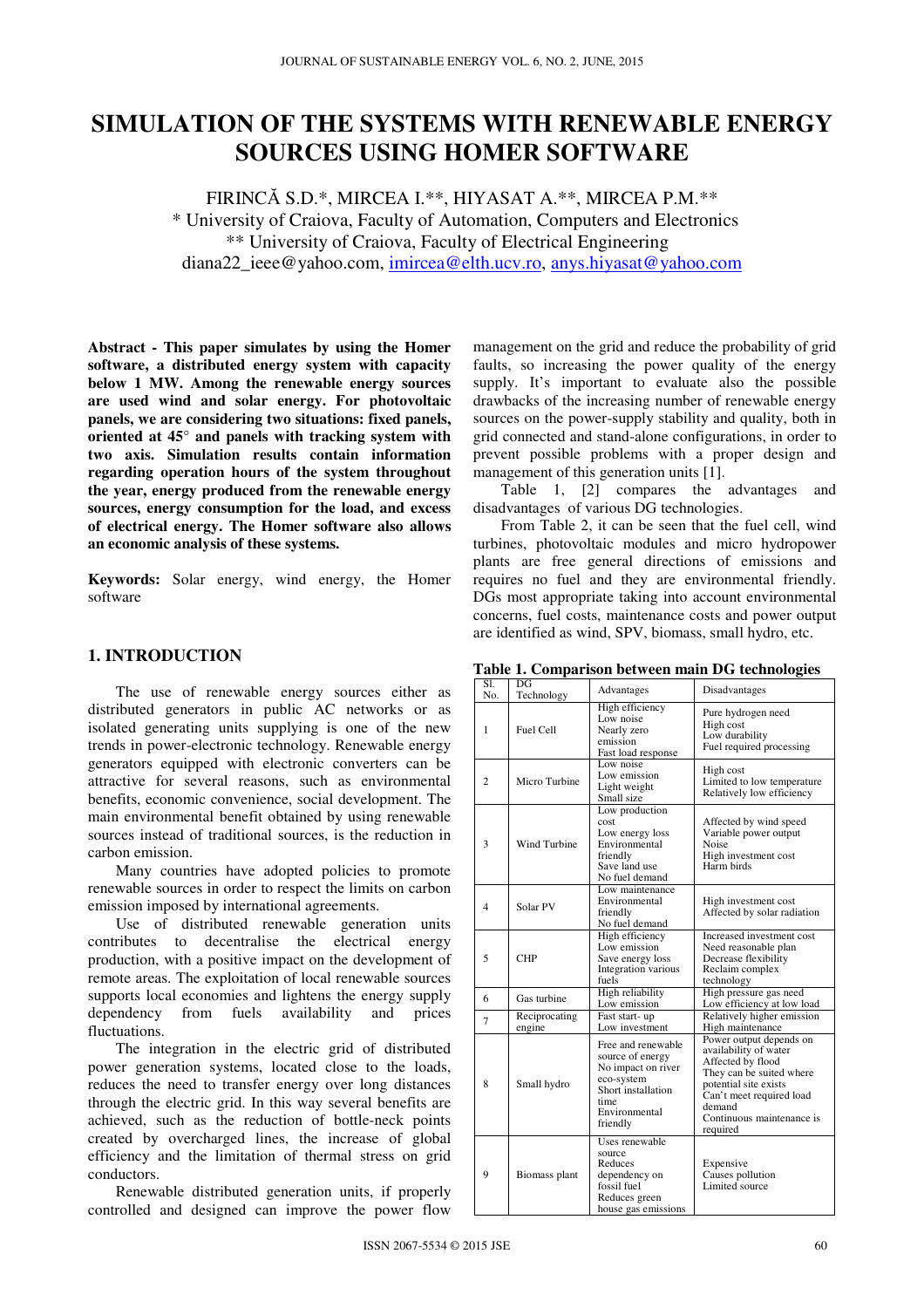This article analyzes the situation when consumers own the capacity to produce electric energy from renewable energy sources with total installed power consumption below 1 MW.

Consumers must use electricity mainly for own consumption. Surplus electricity is taken by the supplier at a price regulated by ANRE (National Association of Energy Regulators) [3].

### **2. HOMER SOFTWARE**

HOMER (The Hybrid Optimization Model for Electricity Renewables) [4] is primarily an optimisation software package which simulates varied configurations renewable energy sources (RES) and scales them on the basis of NPC (Net present cost). HOMER firstly assesses the technical feasibility of the RES system (i.e. whether the system can adequately serve the electrical and thermal loads and any other constraints imposed by the user). Secondly, it estimates the NPC of the system, which is the total cost of installing and operating the system over its lifetime.

For each combination, Homer calculates these economical aspects:

• Total Net Present Cost (NPC) includes the costs of initial construction, component replacements, maintenance, fuel, plus the cost of buying power from grid and miscellaneous costs and hence is used to represent the life cycle cost of a system, and determined by the following equation:

$$
C_{NPC} = \frac{C_{ann,tot}}{CRF(i, R_{proj})}
$$
 (1)

where,

 $C<sub>ann tot</sub>$  - the total annualized cost;

i - the annual real interest rate;

 $R_{\text{proj}}$  - the project lifetime;

CRF - is the capital recovery factor which represent the % of initial capital cost to recover the cost of capital investment.

• To determine the net present cost, the *CRF* is alculated by the equation:

$$
CRF(i,N) = \frac{i \cdot (1+i)^N}{(1+i)^N - 1} \tag{2}
$$

where,

N - the number of years.

• The average cost per kWh of electricity produced by system is known as levelized cost of energy or Cost of Energy (COE) and is determined by following equation:

$$
COE = \frac{C_{ann, tot}}{E_{prim, AC} + E_{grid, sales}}
$$
(3)

where,

 $C<sub>ann,tot</sub>$  - the total annualized cost, [\$/year]; *Eprim,AC* - primary load served [kWh/yr]; Egrid,sale - the total grid sales, [kWh/year].

HOMER uses the following equation to calculate the output of the PV array:

$$
P_{PV} = Y_{PV} \cdot f_{PV} \cdot \left(\frac{\bar{G}_T}{\bar{G}_{T,STC}}\right) \left[1 + \alpha_p \left(T_c - T_{c,STC}\right)\right] (3)
$$

where,

 $Y_{PV}$  - the rated capacity of the PV array, meaning its power output under standard test conditions, [kW];

 $f_{PV}$  - the PV derating factor, [%];

*G<sup>T</sup>* - the solar radiation incident on the PV array in the current time step,  $[kW/m^2]$ ;

*GT sTC* - the incident radiation at standard test conditions,  $[1 \text{ kW/m}^2];$ 

 $\alpha_p$  - the temperature coefficient of power, [%/°C];

 $T_c$  - the PV cell temperature in the current time step,  $[°C]$  $T_{c,STC}$  - the PV cell temperature under standard test conditions,  $[25 °C]$ 

Photovoltaic panels are typically mounted at a fixed orientation. They can, however, be made to "track" the sun in order to maximize the incident solar radiation. Tracking systems are classified according to the number of axes of rotation and the frequency with which the adjustments are made.

HOMER can consider the following tracking systems:

• **No Tracking**: Panels are mounted at a fixed slope and azimuth. This is the simplest and most common case.

• **Horizontal Axis, monthly adjustment**: Rotation is about a horizontal east-west axis. The slope is adjusted on the first day of every month so that the sun's rays are perpendicular to the surface at noon of that day.

• **Horizontal Axis, weekly adjustment**: Rotation is about a horizontal east-west axis. The slope is adjusted on the first day of every week so that the sun's rays are perpendicular to the surface at noon of that day.

• **Horizontal Axis, daily adjustment**: Rotation is about a horizontal east-west axis. The slope is adjusted each day so that the sun's rays are perpendicular to the surface at noon.

• **Horizontal Axis, continuous adjustment**: Rotation is about a horizontal east-west axis. The slope is adjusted continually in order to minimize the angle on incidence.

• **Vertical Axis, continuous adjustment**: Rotation is about a vertical axis. The slope is fixed, but the azimuth is continually adjusted to minimize the angle of incidence.

• **Two Axis**: The panels are rotated about both horizontal and vertical axes so that the sun's rays are always perpendicular to the surface. This type of tracking system maximizes the power production of the PV panels, but it is the most expensive.

## **3. SIMULATION OF A DISTRIBUTED GENERATION SYSTEM**

**3.1 Main operation data and constraints of the hybrid power system**.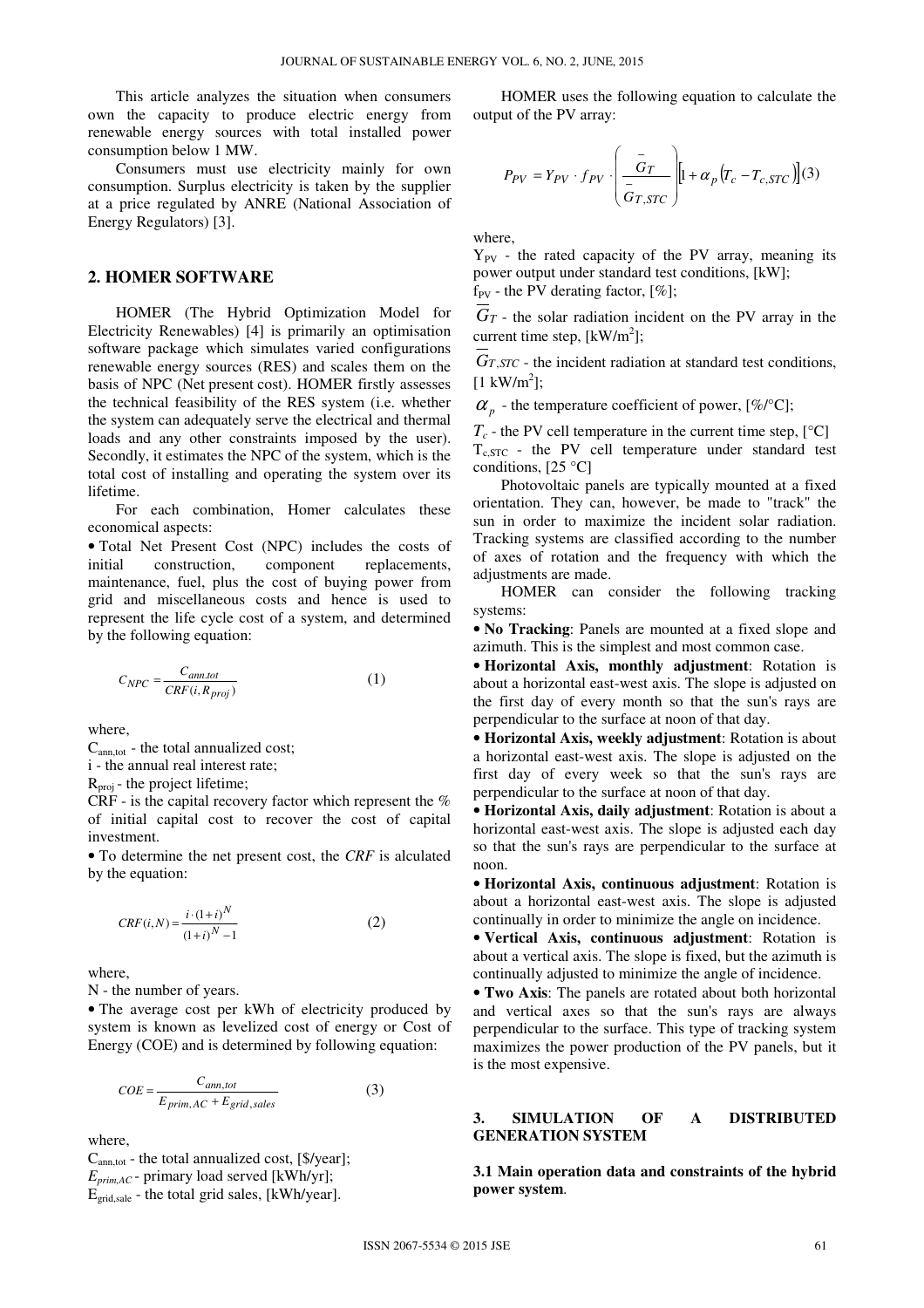The system analyzed consists of wind turbines and photovoltaic panels.

The lifetime of the proposed system is 25 years. The annual real interest rate is 10%.

Simulation of hybrid system with renewable energy sources (Fig. 1) is achieved with the help of Homer software.



A typical system of consumers (Fig. 2), have been taken into account in the analysis. This figure shows the variation for a day of each month. The data from this figure are introduced in the Homer software to obtain the load variation for each day of each month of the year. Energy consumption is not the same every day of every month. Homer software allows us to vary consumption from day to day and from hour to hour. So based on variation from Figure 2 and applying consumption variations from one day to another with 20% and one hour to another with 15% it is obtained the data in Figure 3, where the peak value (used for simulations in this article) is over 20 kW.



**Fig. 2. Power demand for consumer group** 



**Fig. 3. Primary load inputs** 

It appears that the group of consumers (Fig. 3), consumes around 187 kWh/d with a peak demand of about 24 kW.

Information on meteorological data required to implement in the HOMER software are obtained using RETScreen software [5] which allows the provision of the solar radiation, wind speed at 10 m height, latitude, longitude and temperature.

These data are presented in Table 2.

**Table 2. Monthly average wind power, solar radiation and temperature for Craiova** 

| Month         | Wind<br>Speed<br>$\lceil m/s \rceil$ | Daily<br>irradiation<br>[kWh/m <sup>2</sup> /d] | <b>Clearness</b><br>index | Temperature<br>[°C] |
|---------------|--------------------------------------|-------------------------------------------------|---------------------------|---------------------|
| January       | 2.600                                | 1.500                                           | 0.423                     | $-1.0$              |
| February      | 3.300                                | 2.540                                           | 0.510                     | 0.9                 |
| March         | 3.800                                | 3.620                                           | 0.511                     | 5.8                 |
| April         | 4.100                                | 4.730                                           | 0.509                     | 11.7                |
| May           | 3.400                                | 5.820                                           | 0.533                     | 17.1                |
| June          | 3.000                                | 6.350                                           | 0.548                     | 20.6                |
| July          | 2.800                                | 6.290                                           | 0.560                     | 22.9                |
| August        | 2.800                                | 5.460                                           | 0.553                     | 25.5                |
| September     | 2.900                                | 4.000                                           | 0.511                     | 17.9                |
| October       | 2.800                                | 2.790                                           | 0.499                     | 11.8                |
| November      | 2.700                                | 1.680                                           | 0.435                     | 4.7                 |
| December      | 2.500                                | 1.240                                           | 0.397                     | 0.0                 |
| Anual average | 3.055                                | 3.842                                           | 0.512                     | 11.6                |

There are analyzed two cases for photovoltaic panels: Case 1: Fixed panels;

Case 2: Oriented panels after two axis.

#### **3.2 Simulation results for considered hybrid system**

From figures 4 and 5 it is observed that the share of renewable energy is 68.4% in the first case and 70.5 in the second case.

In both cases selling price of surplus energy is 0.2\$/kWh.

The cost of energy (COE) for case 1 is 0.223\$/kWh and 0.220\$/kWh for case 2.



ISSN 2067-5534 © 2015 JSE 62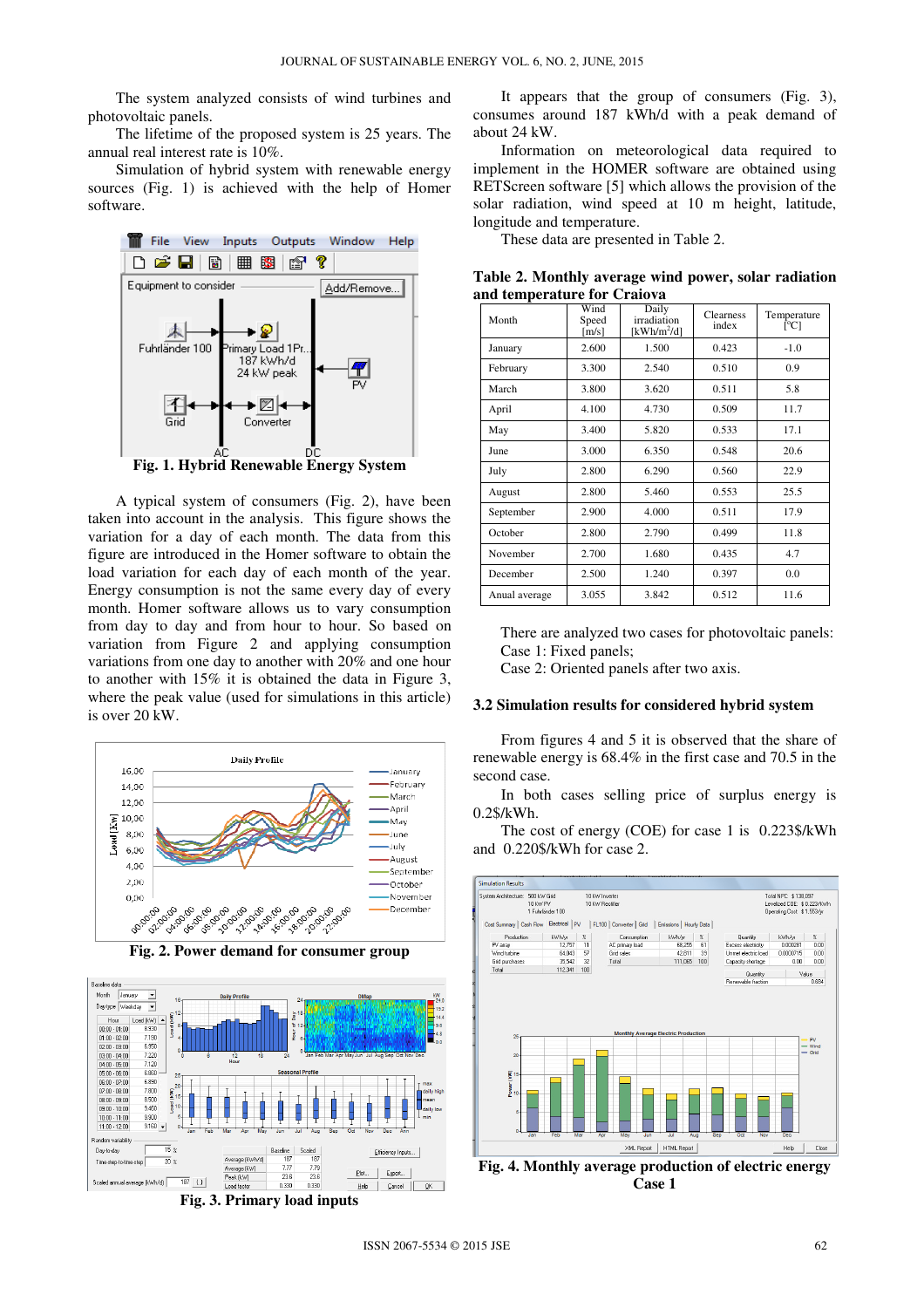

**Fig. 5. Monthly average production of electric energy - Case 2** 

The table 3 and 4 shows the exchange energy for the two variants considered.

The fourth column of Tables 3 and 4 represents net purchases grid which is defined as grid purchases minus grid sales.

HOMER calculates the total annual energy charge (shown in the last column of Tables III and IV) using the following equation:

$$
C_{grid,energy} = \sum_{i}^{rates} \sum_{j}^{12} E_{gridpurchaes,i,j} \cdot c_{power,i} - (4)
$$

$$
- \sum_{i}^{rates} \sum_{j}^{12} E_{gridsales,i,j} \cdot c_{sellback,i}
$$

where,

Egridpurchases,i,j - the amount of energy purchased from the grid in month *j* during the time that rate *i* applies [kWh];  $c<sub>power.i</sub>$  - the grid power price for rate *i* [\$/kWh];

 $E_{\text{gridsales},i,j}$  - the amount of energy sold to the grid in month *j* during the time that rate *i* applies [kWh],

 $c_{\text{sellback},i}$  - the sellback rate for rate *i* [\$/kWh].

The minus sign for the energy exchanged with the network means that the amount of energy sold in the network is greater than energy purchased from the grid.

**Table 3. Energy change - Case 1** 

| Month  | Energy<br>Purchased | ີ<br>Energy<br>Sold | Net<br>Purchases | Peak<br>Demand | Energy<br>Charge |
|--------|---------------------|---------------------|------------------|----------------|------------------|
|        | (kWh)               | (kWh)               | (kWh)            | (kW)           | (kWh)            |
| Jan    | 4587                | 1189                | 3398             | 23             | 680              |
| Feb    | 2635                | 3671                | $-1036$          | 17             | $-207$           |
| Mar    | 2682                | 7356                | $-4674$          | 17             | $-935$           |
| Apr    | 1718                | 10365               | $-8647$          | 16             | $-1729$          |
| May    | 2145                | 5527                | $-3382$          | 15             | $-676$           |
| Jun    | 2398                | 3046                | $-648$           | 17             | $-130$           |
| Jul    | 2501                | 2329                | 172              | 15             | 34               |
| Aug    | 3460                | 2106                | 1354             | 20             | 271              |
| Sep    | 3149                | 2370                | 779              | 18             | 156              |
| Oct    | 2825                | 2136                | 689              | 16             | 138              |
| Nov    | 2811                | 1822                | 988              | 15             | 198              |
| Dec    | 4631                | 893                 | 3738             | 22             | 748              |
| Annual | 35542               | 42811               | $-7269$          | 23             | $-1454$          |

**Table 4. Energy change - Case 2** 

| Month  | ອຸ<br>Energy<br>Purchased | ,,<br>Energy<br>Sold | Net<br>Purchases | Peak<br>Demand | Energy<br>Charge |
|--------|---------------------------|----------------------|------------------|----------------|------------------|
|        | (kWh)                     | (kWh)                | (kWh)            | (kW)           | (kWh)            |
| Jan    | 4537                      | 1231                 | 3306             | 23             | 661              |
| Feb    | 2559                      | 3746                 | $-1187$          | 17             | $-237$           |
| Mar    | 2569                      | 7514                 | $-4945$          | 17             | $-989$           |
| Apr    | 1611                      | 10616                | $-9005$          | 16             | $-1801$          |
| May    | 1928                      | 5836                 | $-3908$          | 15             | $-782$           |
| Jun    | 2134                      | 3355                 | $-1222$          | 17             | $-244$           |
| Jul    | 2215                      | 2587                 | $-373$           | 15             | $-75$            |
| Aug    | 3202                      | 2311                 | 892              | 20             | 178              |
| Sep    | 3009                      | 2509                 | 500              | 18             | 100              |
| Oct    | 2735                      | 2211                 | 524              | 16             | 105              |
| Nov    | 2786                      | 1899                 | 887              | 15             | 177              |
| Dec    | 4583                      | 918                  | 3664             | 22             | 733              |
| Annual | 33868                     | 44732                | $-10864$         | 23             | $-2173$          |

Table 5 and 6 presents the investments, the replacement and the maintenance costs repartition for each component of the hybrid renewable energy system.

**Table 5. Total net present cost - Case 1** 

| Comp   | Capital<br>$($ \$) | Repla<br>cement<br>(\$) | O&M<br>$($ \$) | Fuel<br>$($ \$) | Salvage<br>(S) | Total<br>(5) |
|--------|--------------------|-------------------------|----------------|-----------------|----------------|--------------|
| PV     | 15000              |                         | 2723           |                 |                | 17723        |
| E33    | 100000             | 0                       | 22693          |                 | $\theta$       | 122693       |
| Grid   |                    |                         | $-13196$       |                 |                | $-13196$     |
| Conv.  | 9000               | 2155                    | 0              |                 | $-277$         | 10878        |
| System | 124000             | 2155                    | 12220          | $\Omega$        | $-277$         | 138097       |

| Table 6. Total net present cost - Case 2 |  |  |  |  |  |
|------------------------------------------|--|--|--|--|--|
|------------------------------------------|--|--|--|--|--|

| Comp   | Capital<br>$($ \$) | Repla<br>cement<br>(\$) | O&M<br>$($ \$) | Fuel<br>$($ \$) | Salvage<br>$(5)$ | Total<br>$($ \$) |
|--------|--------------------|-------------------------|----------------|-----------------|------------------|------------------|
| PV     | 20000              |                         | 2723           | $\Omega$        |                  | 22723            |
| E33    | 100000             | $\theta$                | 22693          | $\theta$        | 0                | 122693           |
| Grid   | $\theta$           |                         | $-19723$       | $\theta$        | $\Omega$         | $-19723$         |
| Conv.  | 9000               | 2155                    | 0              |                 | $-277$           | 10878            |
| System | 129000             | 2155                    | 5693           | $\Omega$        | $-277$           | 136570           |

#### **5. CONCLUSION**

Wind turbines and photovoltaic panels are considered to be energy sources of the future. Interest in this field is increasing in recent years due to the negative consequences identified by using conventional fuels to produce electric energy. Among these consequences an important aspect is represented by the environmental impact.

Using a hybrid system with renewable energy sources depends on the location where you want to implement it, it is different from one area to another as wind speed and solar radiation differs in Romania. Therefore, an optimally sized system in southern Romania can be inappropriate in northern Romania, the weather condition is different from one area to another. That is why when using a renewable energy system it is taken into account the local weather conditions.